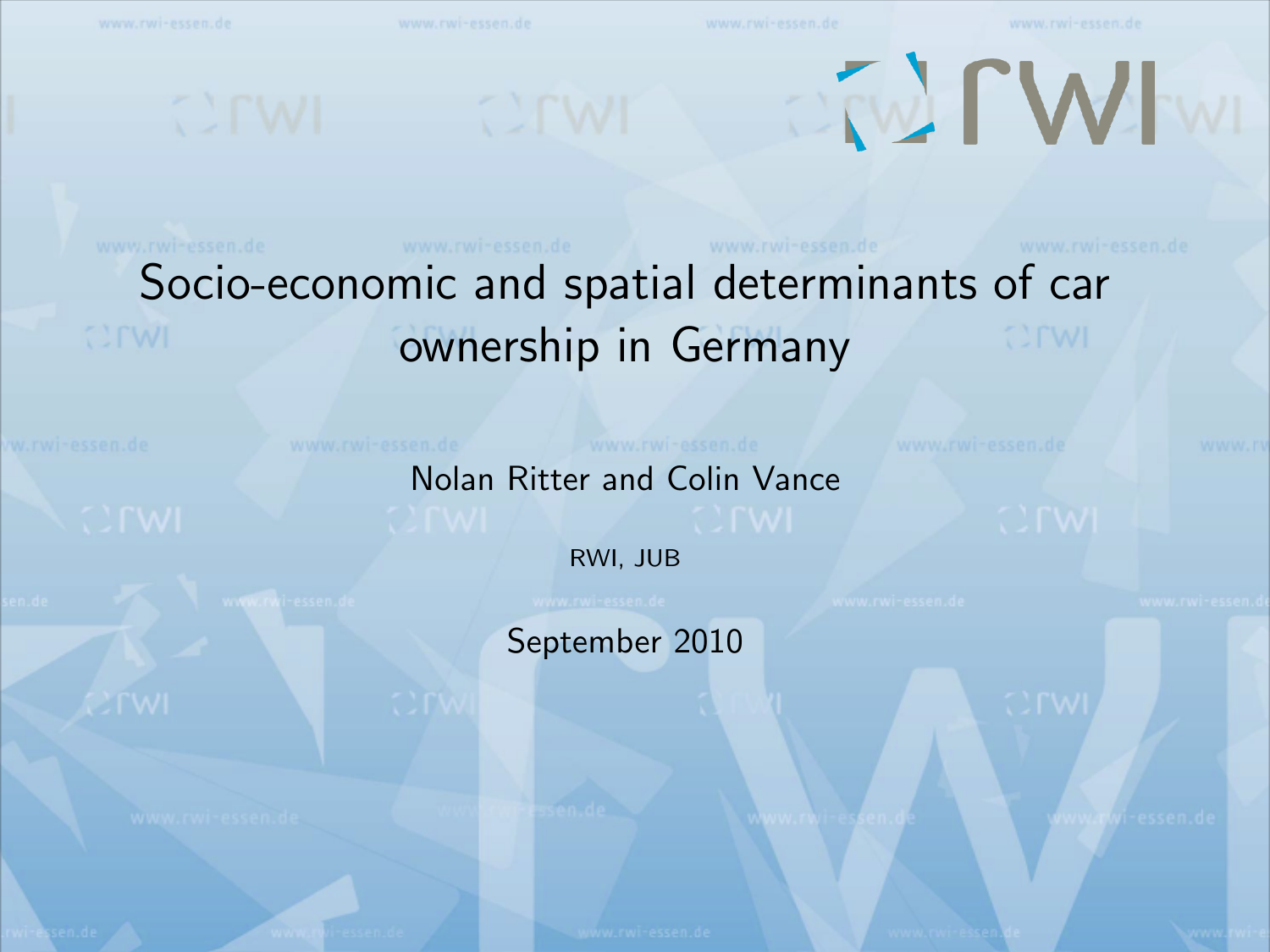## Research Motivation

- Car ownership is associated with externalities, including air and noise pollution, congestion and accidents.
- There are many stakeholders who need information on future car ownership, e.g. traffic planers.
- For many years, the German government has pursued policies that combine high fuel taxes and land use planning measures to reduce automobile dependency.
- The efficacy of particular policy measures associated with such development has rarely been subjected to scrutinity.

## Research Question

<span id="page-1-0"></span>How do spatial configuration and socio-economic attributes of a household influence its level of car ownership?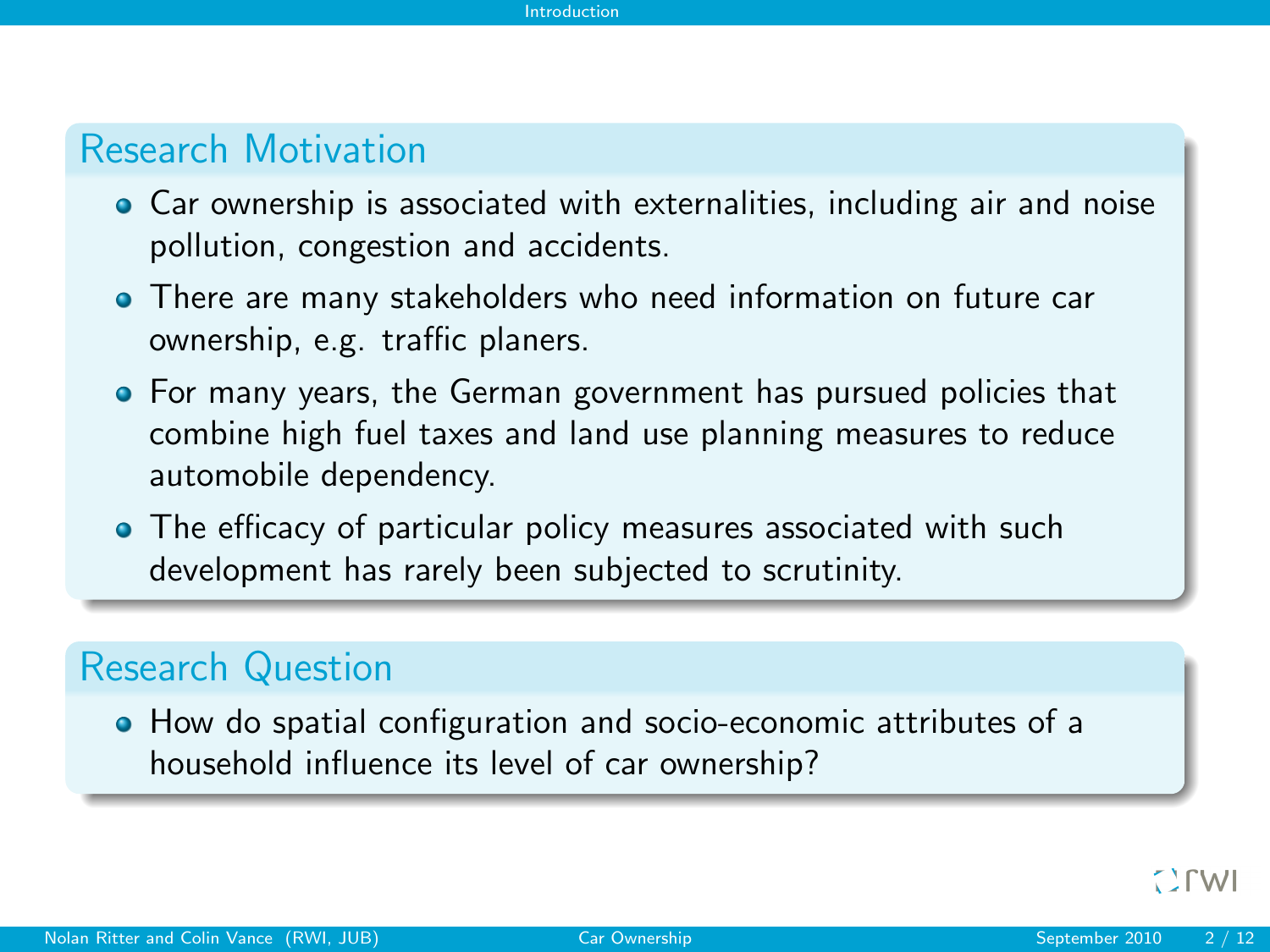## Literature on car ownership

- The recent literature on car ownership draws on disaggregate data to focus on the role of household characteristics.
- Car ownership models often include household income and demographic structure, employment status, availability of car sharing and public transport.
- Like most of the work that links urban form and mobility, the majority of investigations draw on North American data.
- Drawing on household level data, the present study contributes to this line of inquiry with a multinomial logit analysis of car ownership in Germany.

<span id="page-2-0"></span> $\sim$  rw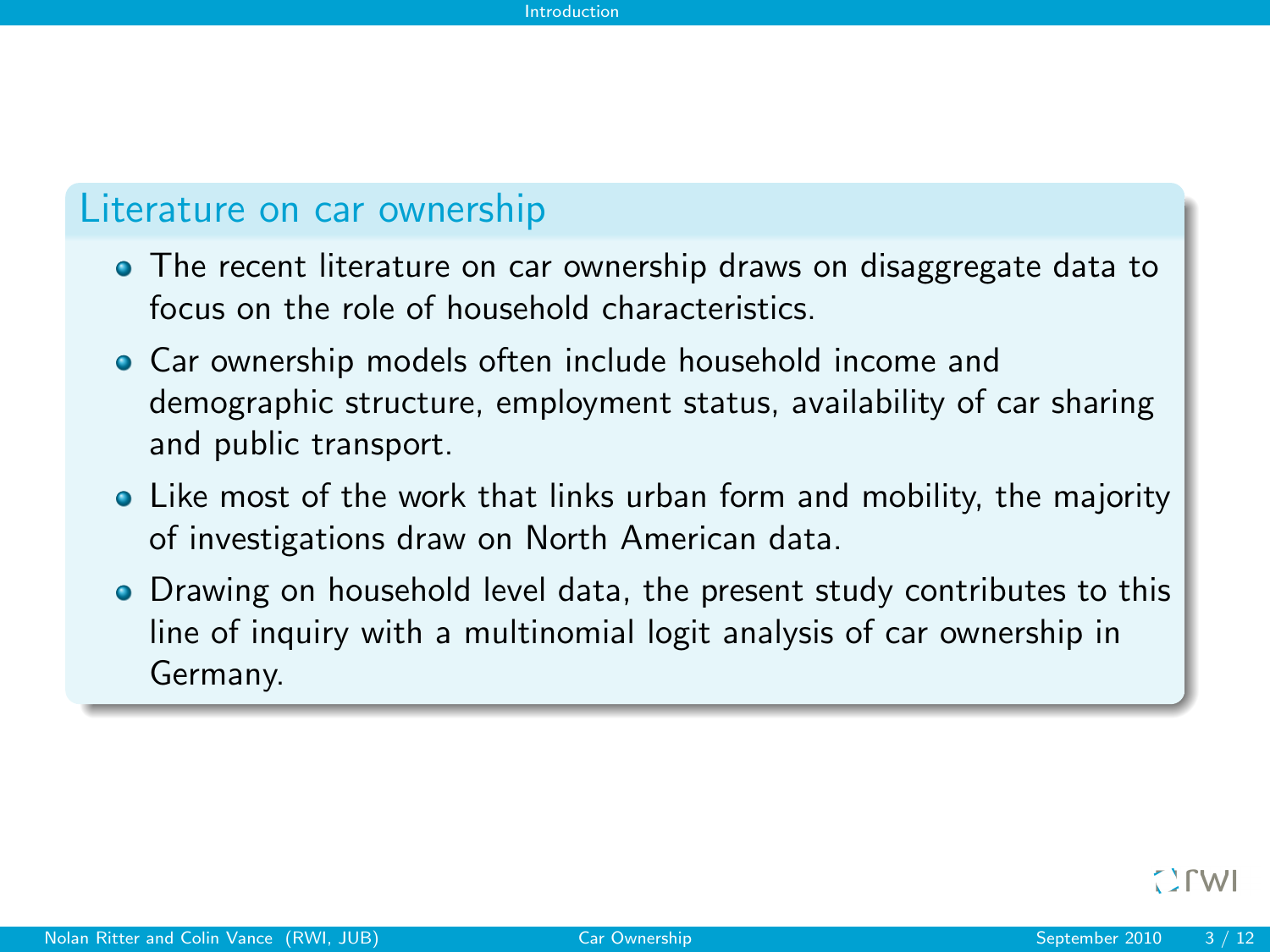## Data

The household data used in this research is drawn from the German Mobility Panel.

<span id="page-3-0"></span>[Data](#page-3-0)

- It covers thirteen years, spanning 1996 through 2008.
- The panel is organized in overlapping waves, each comprising a group of households surveyed for a period of up to three consecutive years.
- The questionnaire elicits general household information, person-related characteristics and relevant information on everyday travel behavior.
- The sample includes 5,675 households, 1,856 of which appear one year in the data, 1,281 of which appear two years and 2,538 of which appear three consecutive years. Altogether, we are faced with 12,032 observations.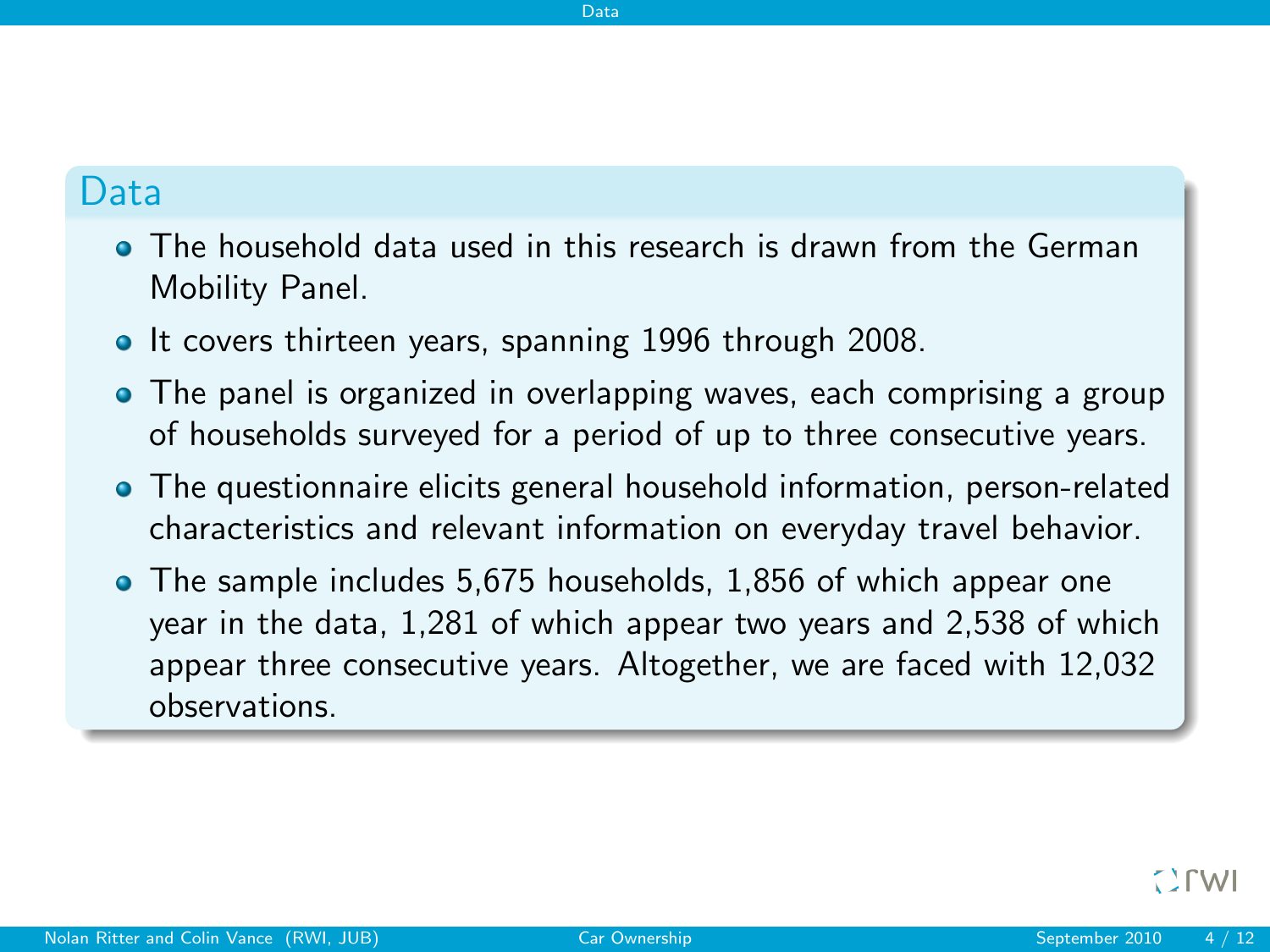#### <span id="page-4-0"></span>Table 1: Descriptive Statistics

[Data](#page-4-0)

| Variable                              | Description                                                                 | Mean   | Std. Dev. |
|---------------------------------------|-----------------------------------------------------------------------------|--------|-----------|
| # cars                                | number of cars in household                                                 | 1.118  | 0.719     |
| $#$ of retired                        | number of retired in household                                              | 0.493  | 0.705     |
| $#$ of full time workers              | number of full time workers in household                                    | 0.678  | 0.704     |
| $#$ of part time workers              | number of part time workers in household                                    | 0.259  | 0.458     |
| $#$ of children                       | number of children in household.                                            | 0.437  | 0.827     |
| $#$ of licenses                       | household members with driving licenses                                     | 1.560  | 0.843     |
| monthly net income                    | monthly net income in 1000 Euros of 2000                                    | 2.095  | 0.788     |
| population density                    | population density in 1000 people per km <sup>2</sup>                       | 0.959  | 1.098     |
| minutes                               | walking distance in minutes to nearest public transport                     | 5.690  | 4.818     |
| tram / subway / train station         | 1 if nearest public transport station is a tram, subway or train<br>station | 0.224  | 0.417     |
| company car: business trips only      | 1 if household has company car restricted to business trips                 | 0.009  | 0.096     |
| company car: private use al-<br>lowed | 1 if household has company car not restricted to business trips             | 0.047  | 0.212     |
| fuel price                            | fuel price in Euro per liter of 2000                                        | 1.024  | 0.112     |
| fare price                            | monthly fare price in Euro of 2000                                          | 32.585 | 5.647     |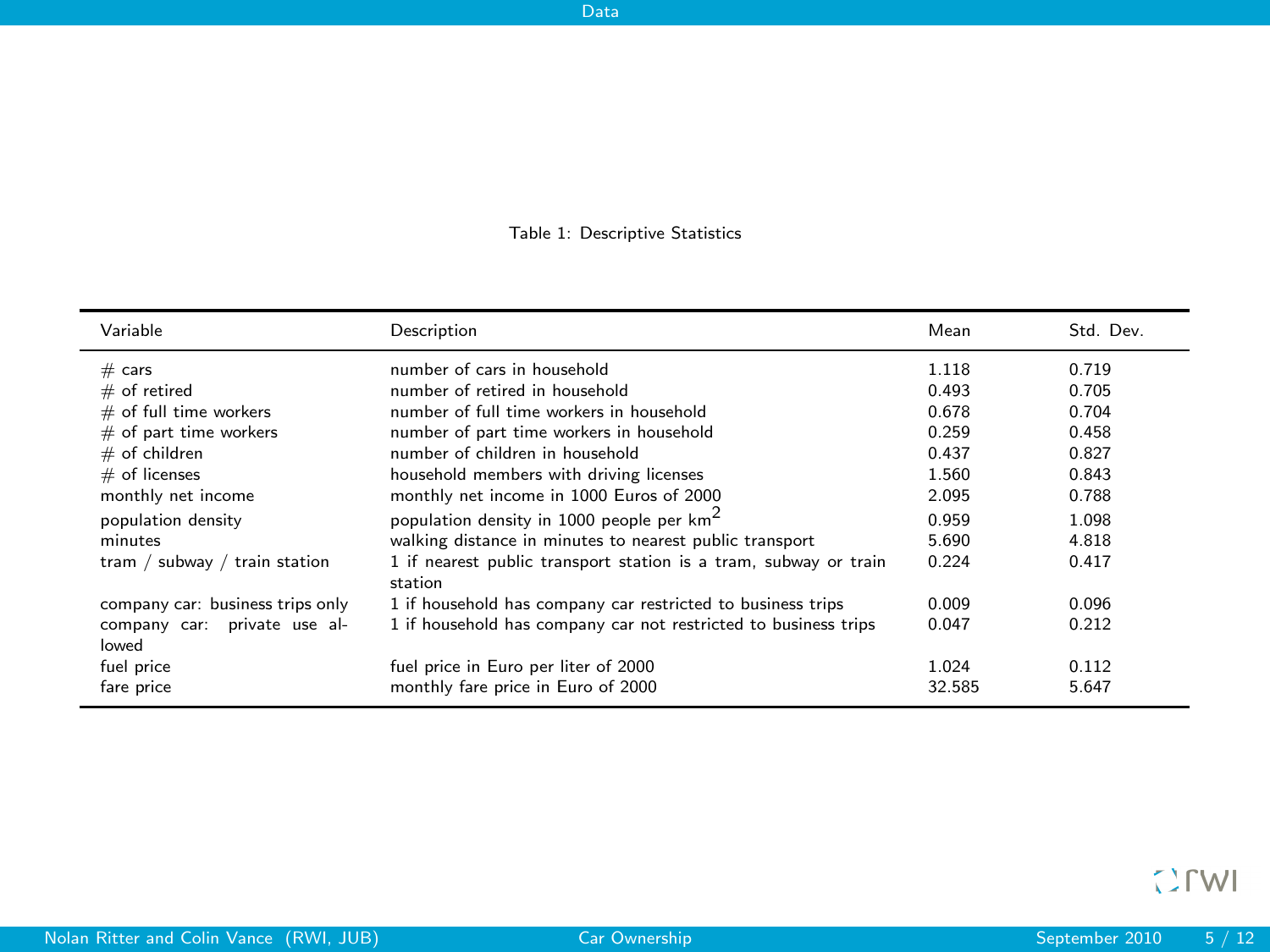## The Econometric Model

- As a categorial variable, car ownership is usually analyzed using discrete choice models
- Bhat and Pulugurta (1998) argue in favor of multinomial models, as these are consistent with global utility maximization on behalf of the household compared to ordered-response models.
- The basic idea of employing multinomial models is that a household associates a certain level of utility with each car owned.
- Multinomial models come with the advantage that parameters can vary unrestricted over the car ownership levels.
- **•** However, these models come at the expense of having to estimate more parameters.

<span id="page-5-0"></span> $\sim$  rwi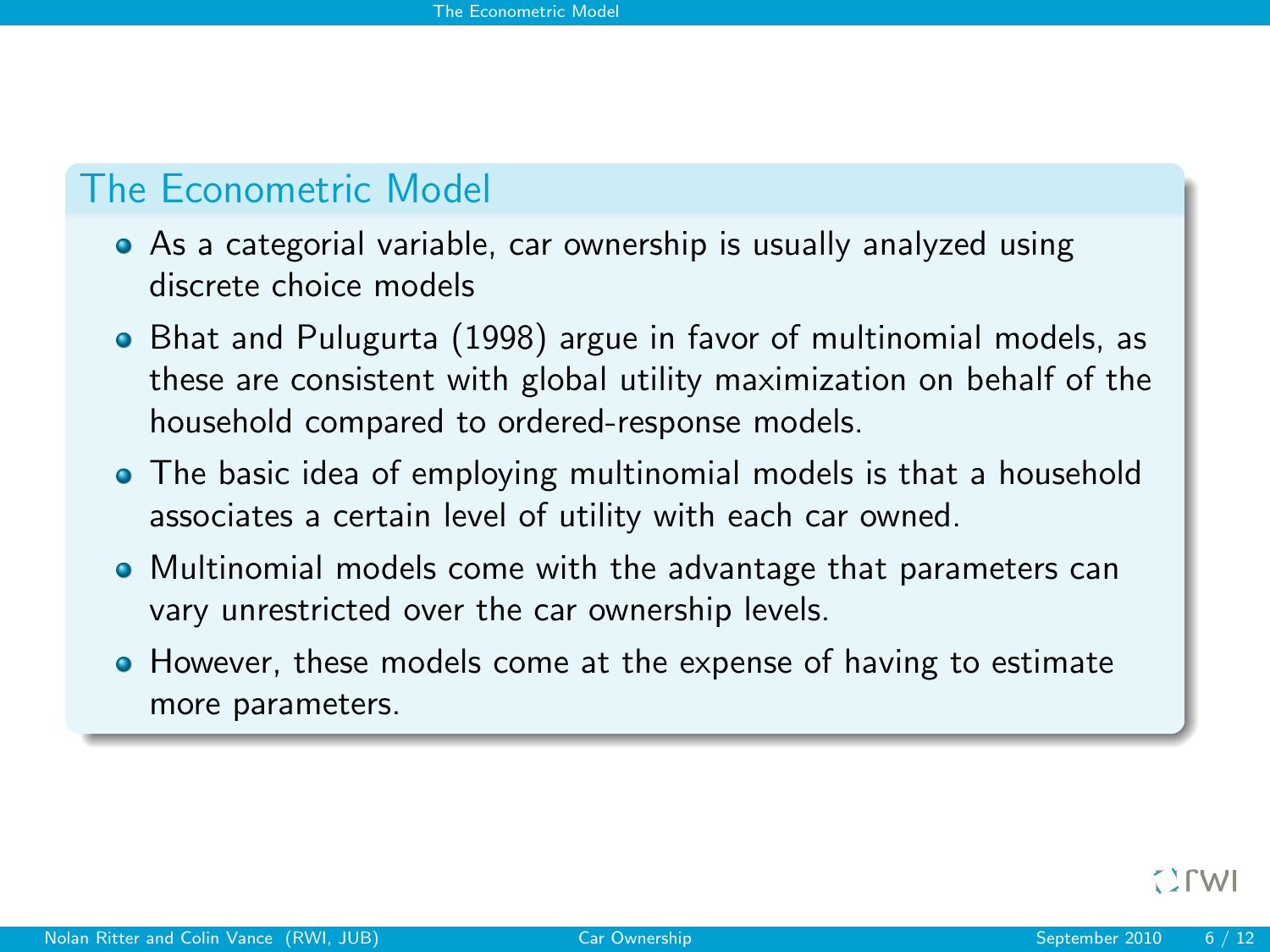# Multinomial Logit

The structural model describes the probability of car ownership:

<span id="page-6-0"></span>
$$
U_{ij} = x_i^T \cdot \beta_{ij} + \epsilon_{ij} \tag{1}
$$

- $\bullet$  x is a vector of exogenous variables related to household *i*.
- Subscript *i* denotes the number of cars.
- $\bullet$   $\beta$  is a vector holding the parameters for each level of car ownership.
- $\bullet$  U measures the utility associated with household *i's* level of car ownership j.
- Although utility is unobservable, we can observe the outcome with the highest utility.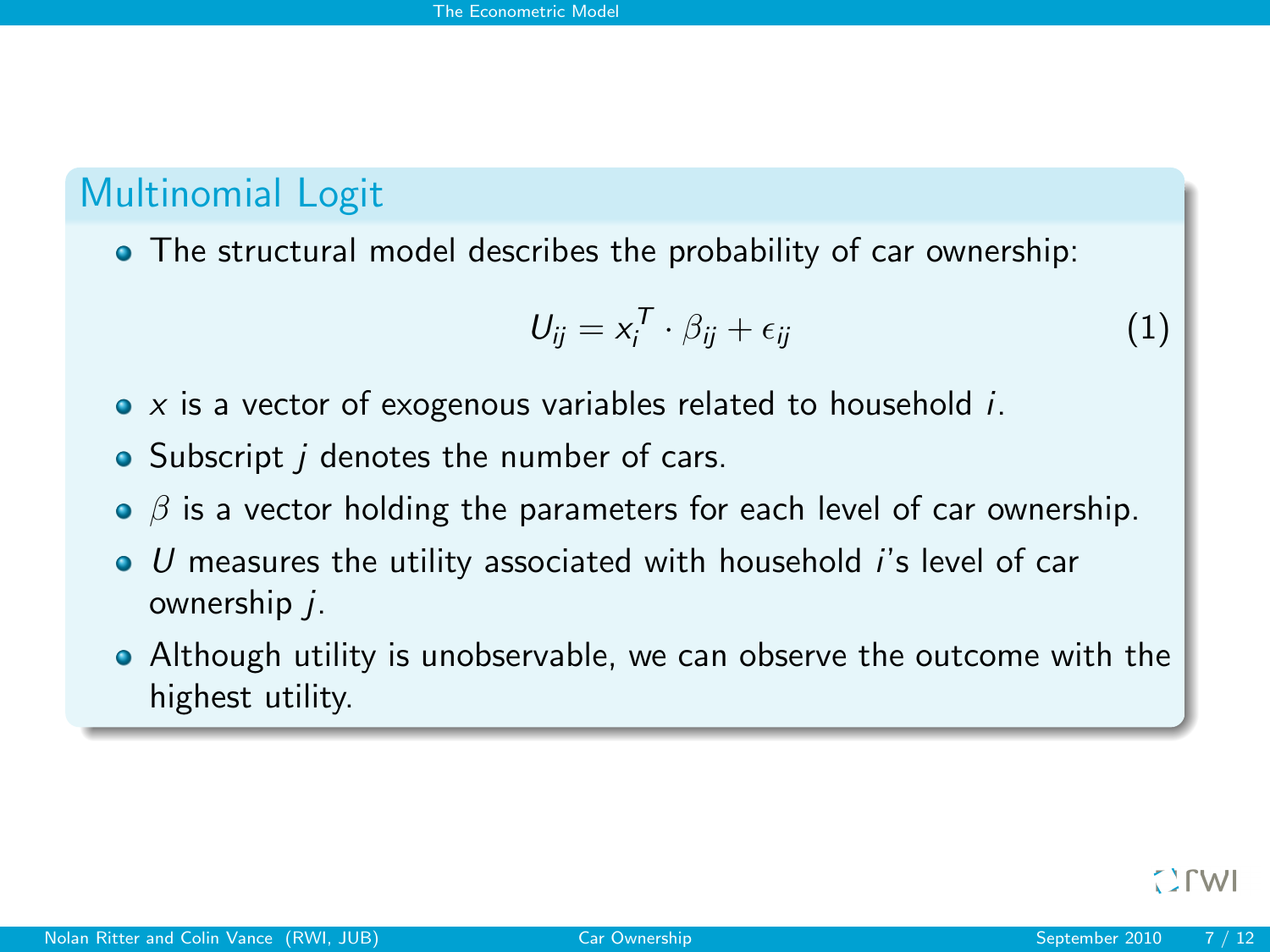# Multinomial Logit

 $\bullet$  The probability that we observe a car ownership level *i* for household  $i$ , conditional on the regressors is:

<span id="page-7-0"></span>
$$
P(y_i = j) = \frac{\exp(x_i^T \cdot \beta_j)}{\sum_{l=0}^{m} \exp(x_i^T \cdot \beta_l)}, n = 0, 2, 3; i = 1, ..., N.
$$
 (2)

- Multinomial logit models require a base case as a reference for interpretation, which in our case is the single-car household.
- This approach makes sense, given that the majority of German households (approx. 53%) are single-car households and it is most interesting to know what makes households deviate from this level of car ownership.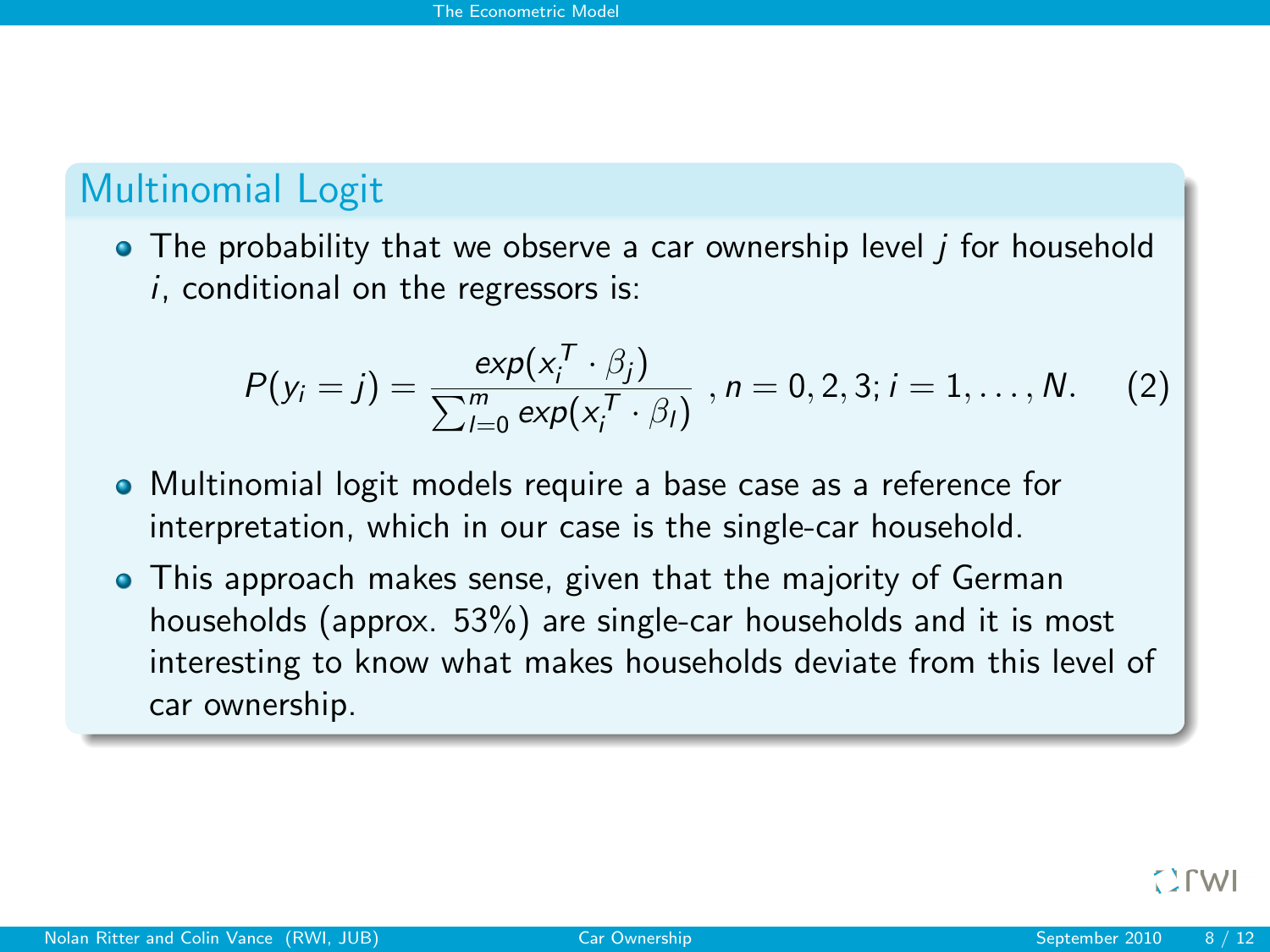# Multinomial Logit

We obtain the marginal effect by differentiating with respect to the variable of interest k:

<span id="page-8-0"></span>
$$
ME_{ijk} = \frac{\partial P(y_i = j)}{\partial x_{ik}} \tag{3}
$$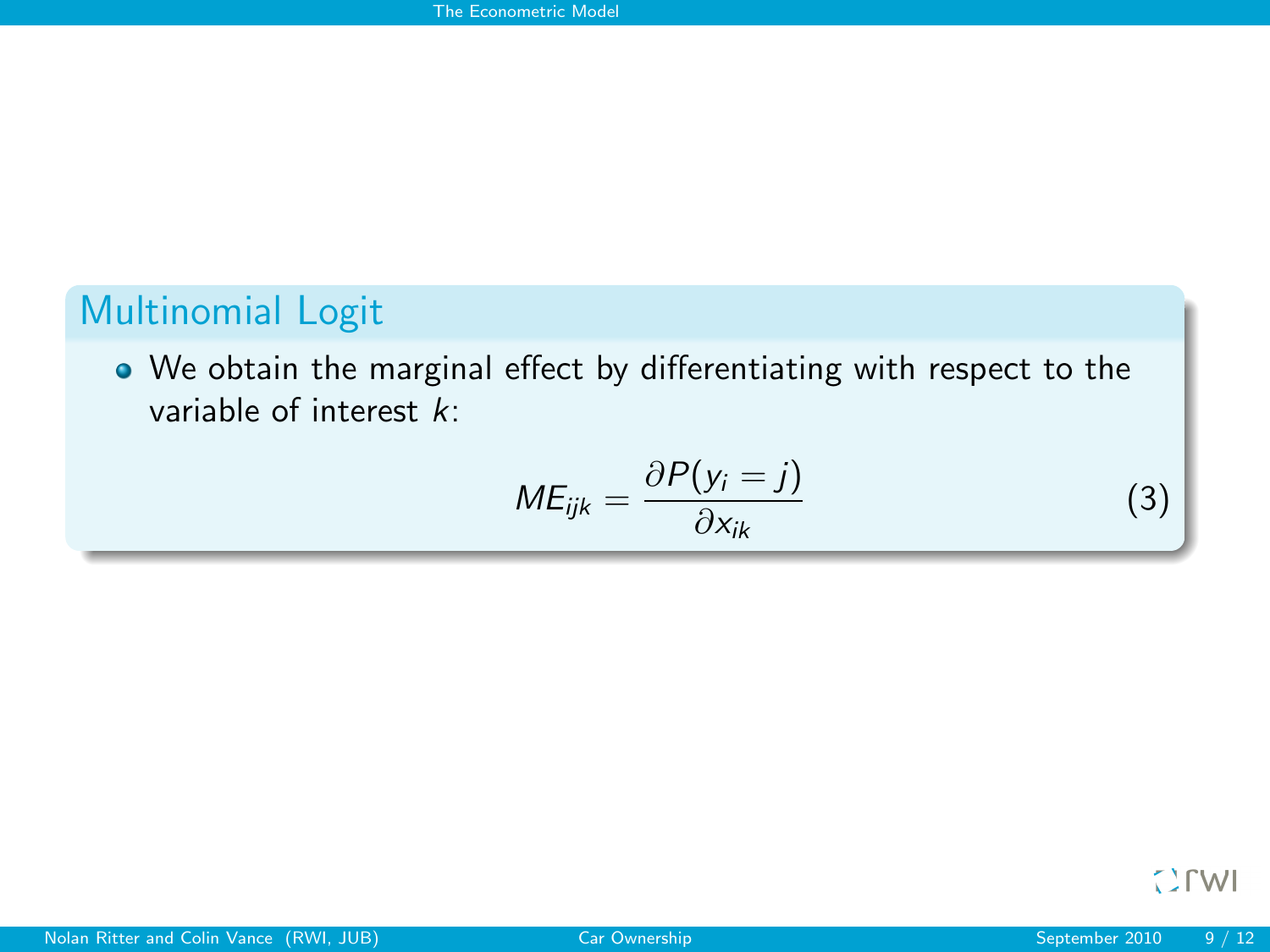#### [Results](#page-9-0)

|                                  | no cars      | 2 cars                  | $3+$ cars               |
|----------------------------------|--------------|-------------------------|-------------------------|
| $#$ of retired                   | 0.141        | $***-0.437$             | $***-0.464$             |
|                                  | 0.090        | 0.084                   | 0.172                   |
| # of full time workers           | $**0.311$    | ** 0.221                | $**0.424$               |
|                                  | 0.119        | 0.082                   | 0.151                   |
| $#$ of part time workers         | 0.121        | ** 0.340                | $*0.373$                |
|                                  | 0.136        | 0.085                   | 0.169                   |
| $#$ of children                  | $-0.024$     | $***-0.140$             | $*$ <sup>*</sup> -0.563 |
|                                  | 0.088        | 0.045                   | 0.110                   |
| $#$ of licenses                  | $***-2.354$  | **1.234                 | $**2.455$               |
|                                  | 0.109        | 0.077                   | 0.146                   |
| monthly income                   | $** - 2.974$ | **1.089                 | $-1.018$                |
|                                  | 0.304        | 0.353                   | 0.671                   |
| monthly income squared           | **0.000      | 0.000                   | $**0.000$               |
|                                  | 0.000        | 0.000                   | 0.000                   |
| population density               | **0.373      | $**-0.307$              | $**-0.536$              |
|                                  | 0.046        | 0.045                   | 0.155                   |
| minutes                          | $**-0.058$   | **0.028                 | **0.055                 |
|                                  | 0.012        | 0.007                   | 0.013                   |
| tram / subway / trainstation     | $**0.410$    | $*$ <sup>*</sup> -0.466 | $***-0.589$             |
|                                  | 0.105        | 0.102                   | 0.227                   |
| company car: business trips only | 0.702        | $***-1.751$             | $***-18.087$            |
|                                  | 0.478        | 0.338                   | 0.515                   |
| company car: private use allowed | **3.282      | $** - 2.929$            | $***-21.945$            |
|                                  | 0.220        | 0.218                   | 0.800                   |
| fuel price                       | 0.735        | $-0.584$                | $-1.023$                |
|                                  | 1.273        | 1.070                   | 2.993                   |
| fare price                       | $-0.002$     | 0.000                   | $-0.029$                |
|                                  | 0.009        | 0.008                   | 0.019                   |
| constant                         | **3.322      | $***-5.454$             | $**-8.141$              |
|                                  | 1.183        | 1.035                   | 2.892                   |

| Table 2: Multinomial Logit Regression Results |  |  |  |
|-----------------------------------------------|--|--|--|
|-----------------------------------------------|--|--|--|

<span id="page-9-0"></span>Standard errors in brackets. \*\* denotes significance at 1% level, \* at the 5% level.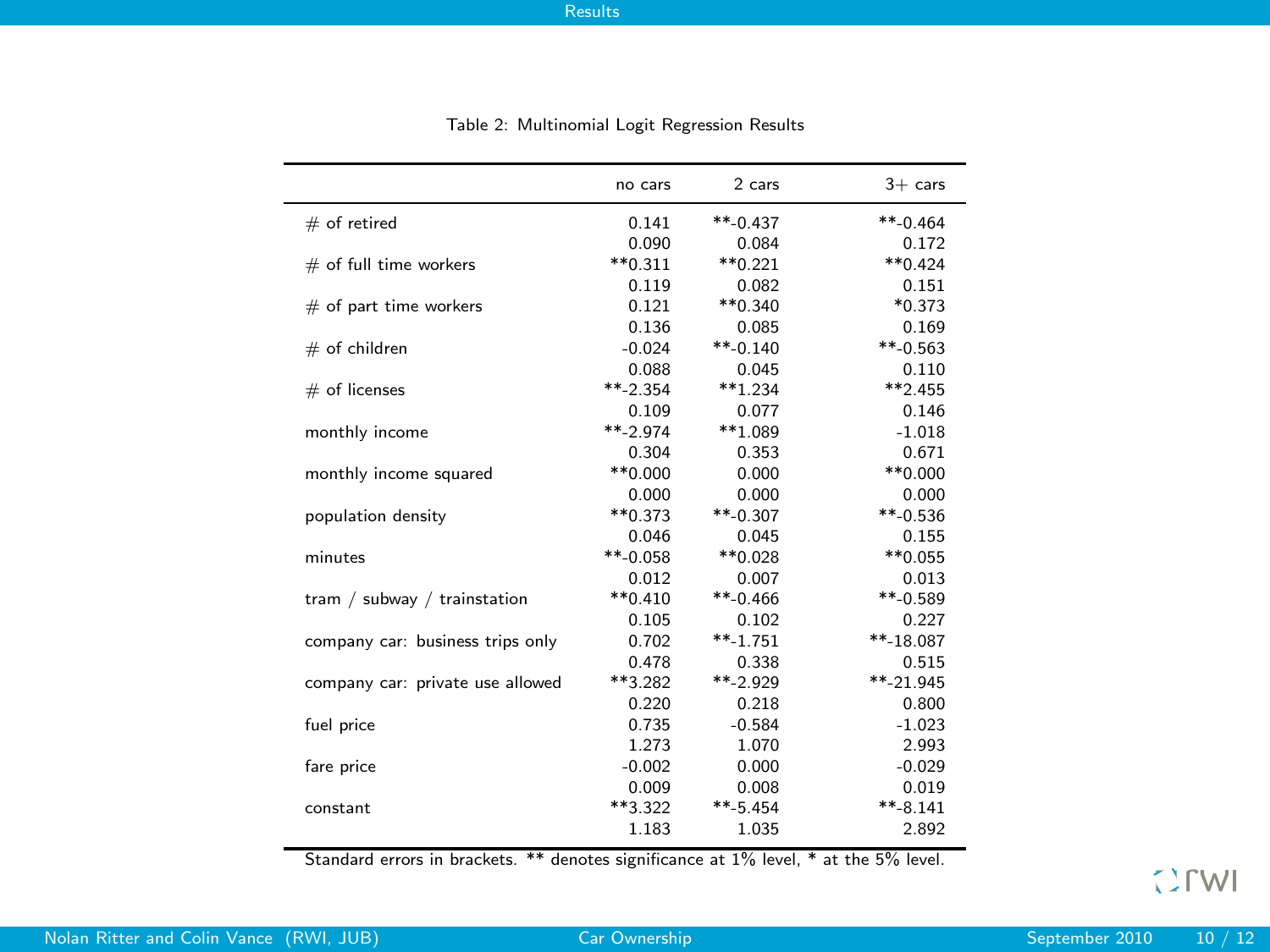|                                  | no car                  | 2 cars      | $3+$ cars   |
|----------------------------------|-------------------------|-------------|-------------|
| $#$ of retired                   | $*0.009$                | $***-0.056$ | $*$ -0.001  |
|                                  | 0.004                   | 0.010       | 0.000       |
| $#$ of full time workers         | *0.012                  | $*0.026$    | $*0.001$    |
|                                  | 0.005                   | 0.010       | 0.000       |
| $#$ of part time workers         | 0.003                   | **0.042     | 0.001       |
|                                  | 0.006                   | 0.011       | 0.000       |
| $#$ of children                  | 0.000                   | $***-0.017$ | $**-0.001$  |
|                                  | 0.004                   | 0.006       | 0.000       |
| $#$ of licenses                  | $*$ -0.108              | $**0.170$   | $**0.004$   |
|                                  | 0.008                   | 0.010       | 0.001       |
| monthly income                   | $*$ <sup>*</sup> -0.133 | $**0.156$   | $-0.002$    |
|                                  | 0.020                   | 0.040       | 0.000       |
| monthly income squared           | 0.000                   | 0.000       | 0.000       |
|                                  | 0.000                   | 0.000       | 0.000       |
| population density               | $**0.018$               | $***-0.041$ | $**-0.001$  |
|                                  | 0.000                   | 0.010       | 0.000       |
| minutes                          | $**-0.003$              | **0.004     | $**0.000$   |
|                                  | 0.001                   | 0.001       | 0.000       |
| tram / subway / trainstation     | **0.023                 | $***-0.056$ | $*$ -0.001  |
|                                  | 0.006                   | 0.010       | 0.000       |
| company car: business trips only | 0.053                   | $***-0.121$ | $**-0.002$  |
|                                  | 0.041                   | 0.011       | 0.000       |
| company car: private use allowed | $**0.517$               | $***-0.161$ | $***-0.005$ |
|                                  | 0.043                   | 0.007       | 0.001       |
| fuel price                       | 0.035                   | $-0.078$    | $-0.002$    |
|                                  | 0.055                   | 0.134       | 0.005       |
| fare price                       | 0.000                   | 0.000       | 0.000       |
|                                  | 0.000                   | 0.001       | 0.000       |

Table 3: Marginal Effects from Multinomial Logit Regression

Standard errors in brackets. \*\* denotes significance at 1% level, \* at the 5% level.

<span id="page-10-0"></span>Crwl